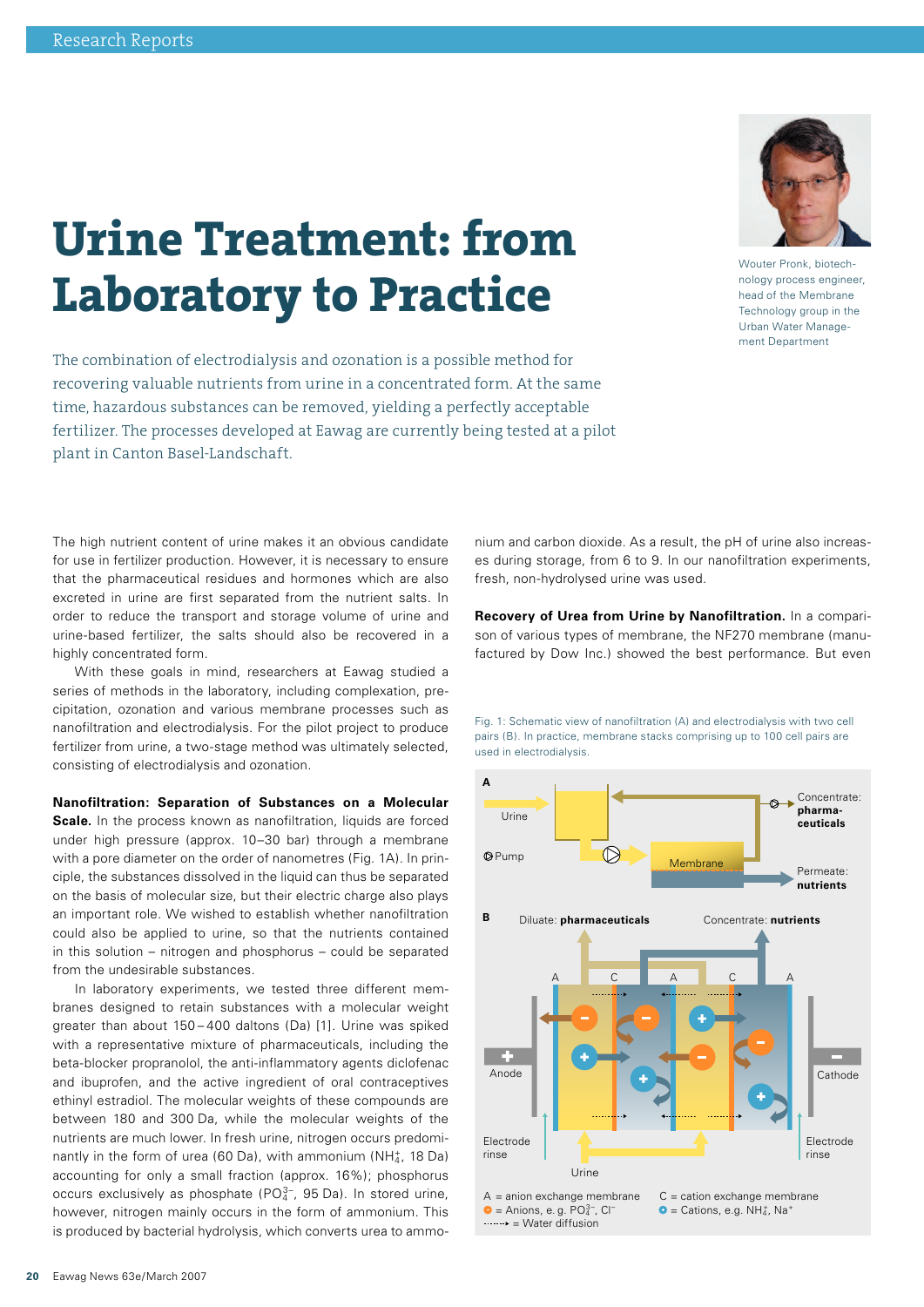

Pilot plant for the production of a liquid fertilizer from urine. The urine used comes from the Basel-Landschaft Cantonal Library in Liestal, a new building fitted exclusively with NoMix toilets.

with this membrane not all pollutants were retained (Fig. 2A). In addition, the membrane was not permeable to phosphate, and barely half of the ammonium was able to pass through (Fig. 2B). Satisfactory results were only obtained in the case of urea. Phosphate, for example, is retained as a result of electrostatic repulsion between the membrane and solute. In contrast, the uncharged urea molecules can permeate the membrane. In view of this complex situation, nanofiltration is of limited suitability if nutrients are to be fully recovered.

## **Electrodialysis: Movement of Substances in an Electric Field.**

A more suitable process is electrodialysis (Fig. 1B): arranged alternately between a pair of electrodes (an anode and a cathode) are positively and negatively charged membranes, which in principle permit the passage of charged molecules with a weight of up to around 200 Da. Positively charged molecules, known as cations, are attracted towards the cathode, while negatively charged molecules, the anions, migrate towards the anode. However, as the cations are unable to pass through the positively charged (anion-exchange) membranes, their concentration increases in the adjacent compartment. The same applies – in the opposite direction – for the anions. Substances are thus removed in the diluate compartments and enriched in the concentrate compartments. Urine is fed into the diluate compartments. Water diffuses from the urine through the membranes into the concentrate compartments, determining the concentrate flow rate.

**Almost Complete Separation of Nutrients and Micropollutants by Electrodialysis.** With electrodialysis, the aim is that the low-molecular-weight nutrients should migrate into the



Fig. 2: Retention of pharmaceuticals (A) and nutrients (B) with nanofiltration, using three different types of membrane (EE2 = ethinyl estradiol).